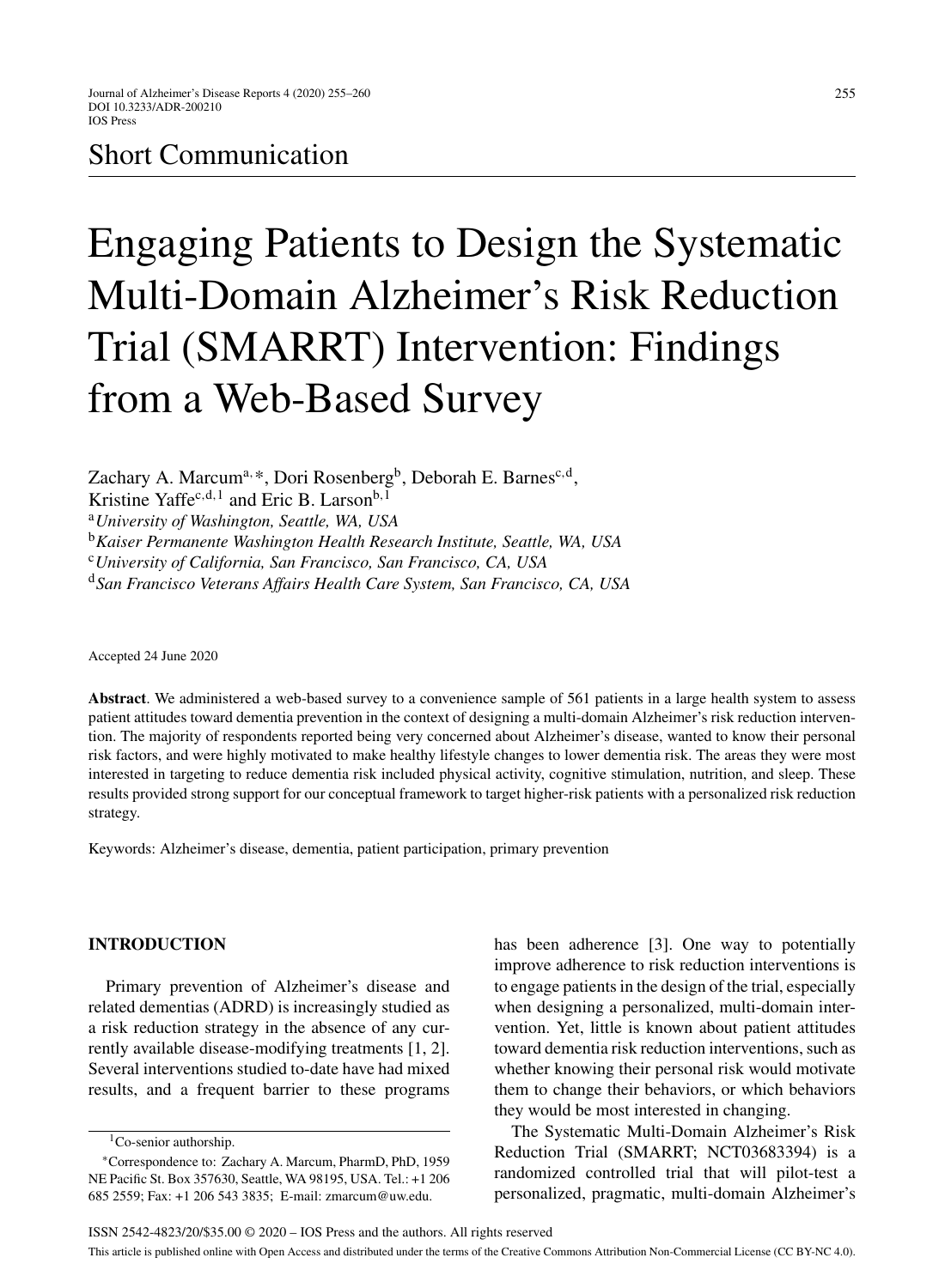disease (AD) risk reduction intervention delivered through an integrated healthcare system in the U.S. [4]. Employing a personalized intervention will target only those risk factors that are relevant to each participant. Ideally, this approach enhances the effectiveness of the intervention, but the personalized approach makes it important to engage patients in the planning of the intervention. Thus, the objective of this survey was to describe patient attitudes toward dementia prevention and a multi-domain AD risk reduction program as part of the process of patient engagement in intervention design. Our overall goal is to aid discussions on future dementia prevention trial design since little is currently reported on how interventions are developed using patient input. While our survey results may not generalize to other patient groups, we present our process and results in the spirit of conveying the value of patient engagement in this growing field.

# **MATERIALS AND METHODS**

#### *Survey design and participants*

We created an 11-item survey to address patient attitudes toward dementia prevention and the possible components and delivery of a multi-domain Alzheimer's risk reduction program. The first four items targeted patient attitudes toward dementia prevention, asking the following questions: 1) how important is preventing dementia for you personally? (choices included: very important, somewhat important, a little important, not at all important, or unsure); 2) if we could estimate your personal risk for developing dementia, would you want to know this information (choices included: yes, no, or unsure); 3) how much would knowing about your personal dementia risk factors motivate you to make healthy lifestyle changes? (choices included: it would be very motivating, somewhat motivating, a little motivating, not at all motivating, or unsure); and 4) how much would having a healthier lifestyle need to delay dementia for you to be interested in making such changes? (choices included: 6 months, 1 year, 2 years, 5 years or more, or unsure). The next three items addressed patient attitudes toward the delivery of a dementia prevention intervention. The items asked: 1) who would you feel comfortable working with in changing your lifestyle to reduce your dementia risk (choices included: my physician, another member of my health team, a health coach, or any of the above); 2) if you were going to work with someone to make lifestyle changes, how would you like to work with that person? (choices included: one-onone in a clinic setting, in a group with others led by a health counselor, through a website or phone application that tailors information to you, through e-mail, one-on-one visits in your home, by phone, or through printed educational materials mailed to you); and 3) how often would you want to interact with someone as part of an intervention to help reduce your risk of dementia? (choices included: weekly, every other week, monthly, or quarterly). In addition, patients were asked to identify which of a series of lifestyle changes they would be interested in making if it could reduce their risk of developing dementia, as well as which outcomes would be most important to them if they were in a study of lifestyle interventions to lower their dementia risk. Finally, patients were asked to report their age (50–59, 60–69, 70–79, 80–89, or 90+ years) and gender.

In April 2015, the study team worked with the Group Health (now Kaiser Permanente Washington) Governance team to include a Web-based survey link in the April version of eNews, a newsletter for Kaiser Permanente Washington healthcare system members. Given the dynamic nature of the newsletter roster and lack of sociodemographic data on registrants, we do not know how representative our sample was of the broader population. The survey was publicly available for 10 days. No incentives were provided for completing the survey.

#### *Data management*

We exported data from Survey Monkey to calculate descriptive statistics.

Because this was a publicly-posted survey and only aggregate results were provided to the study team, no institutional review board approval was required.

## **RESULTS**

A total of 561 members responded, representing nearly 2% of the eNews registrants (approximately 29,000 at the time). Respondent age categories were as follows: 50–59 years (15.3%), 60–69 years (41.4%), 70–79 years (31.4%), 80–89 years (10.7%), and 90+ years (1.3%). The vast majority of respondents were female (77.1%).

The vast majority of respondents (89%) reported that preventing dementia was very important to them personally, and 86% indicated that they would want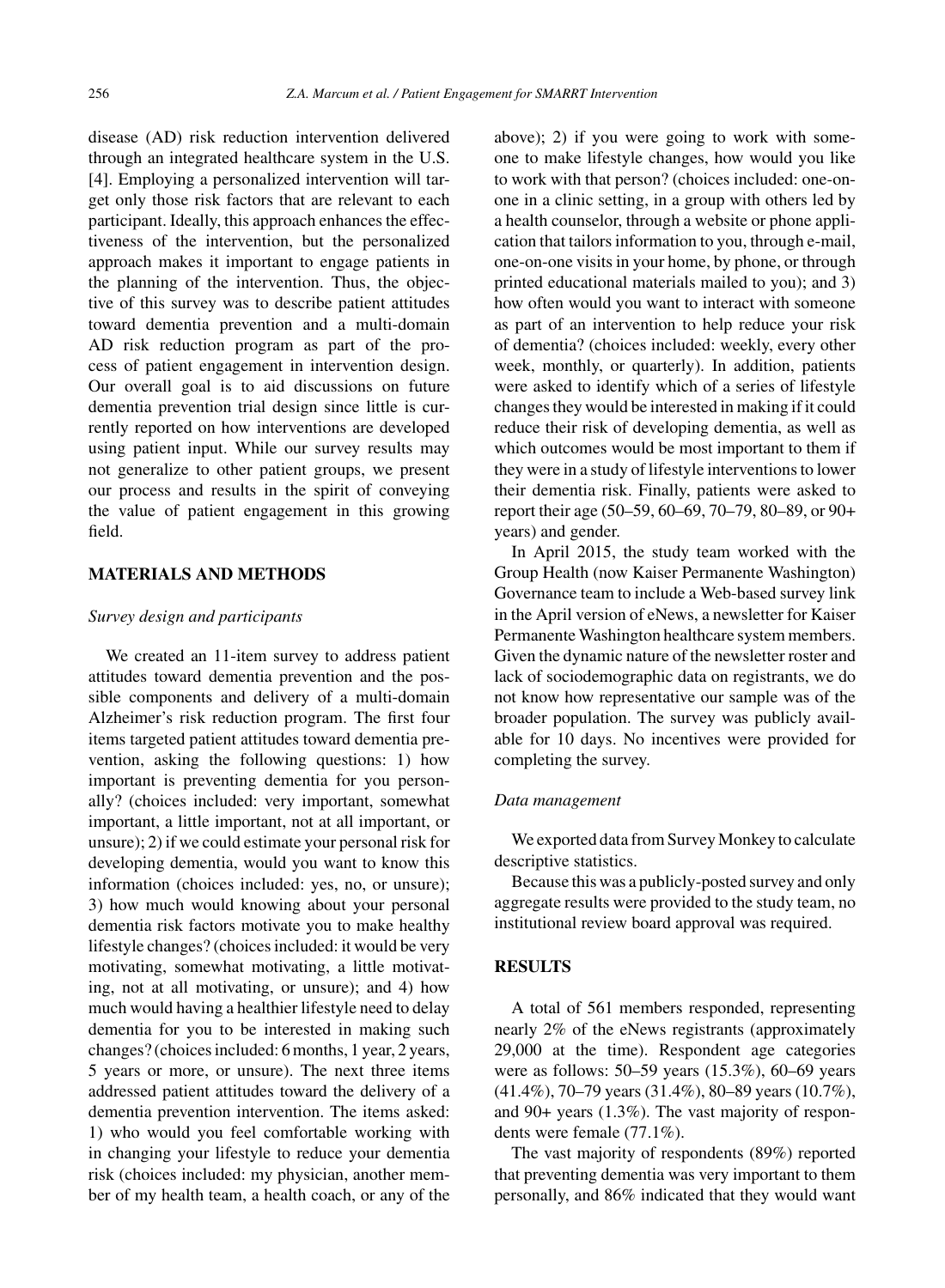| Survey item                                                                                                  | $\boldsymbol{N}$ | $\%$ |
|--------------------------------------------------------------------------------------------------------------|------------------|------|
| How important is preventing dementia for you personally?                                                     |                  |      |
| Very important                                                                                               | 498/559          | 89.1 |
| Somewhat important                                                                                           | 42/559           | 7.5  |
| A little important                                                                                           | 6/559            | 1.1  |
| Not at all important                                                                                         | 7/559            | 1.2  |
| Unsure                                                                                                       | 6/559            | 1.1  |
| Skipped                                                                                                      | 2                |      |
| If we could estimate your personal risk for developing dementia, would you want to know this<br>information? |                  |      |
| Yes                                                                                                          | 480/556          | 86.3 |
| N <sub>0</sub>                                                                                               | 16/556           | 2.9  |
| Unsure                                                                                                       | 60/556           | 10.8 |
| Skipped                                                                                                      | 5                |      |
| How much would knowing about your personal dementia risk factors motivate you to make healthy                |                  |      |
| lifestyle changes?                                                                                           |                  |      |
| It would be very motivating                                                                                  | 472/560          | 84.3 |
| Somewhat motivating                                                                                          | 65/560           | 11.6 |
| A little motivating                                                                                          | 10/560           | 1.8  |
| Not at all motivating                                                                                        | 3/560            | 0.5  |
| Unsure                                                                                                       | 10/560           | 1.8  |
| Skipped                                                                                                      | 1                |      |
| It's possible that having a healthier lifestyle would not prevent dementia completely but would delay        |                  |      |
| it. How much would these changes need to delay dementia for you to be interested in making them?             |                  |      |
| 6 months                                                                                                     | 127/557          | 22.8 |
| 1 year                                                                                                       | 75/557           | 13.5 |
| 2 years                                                                                                      | 73/557           | 13.1 |
| 5 years or more                                                                                              | 173/557          | 31.1 |
| Unsure                                                                                                       | 109/557          | 19.6 |
| Skipped                                                                                                      | 4                |      |

Table 1 Patient attitudes toward dementia prevention  $(n = 561)$ 

to know their personal risk for developing dementia (Table 1). Moreover, 84% indicated that knowing about their personal dementia risk factors would strongly motivate them to make healthy lifestyle changes. Nearly half (49%) were willing to adopt a healthier lifestyle to achieve a delay in dementia onset of two years or less, while slightly less than one-third (31%) wanted such changes to delay dementia by 5 or more years, and 20% were unsure.

Most respondents (78%) would feel comfortable working with any member of their healthcare team or a health coach who is not part of their healthcare team (Table 2). The venues that patients were most interested in using to make lifestyle changes were one-on-one in a clinic setting (38%), in a group with others led by a health counselor (26%), through a website or phone application that tailors information specifically to them (17%), and through e-mails (e.g., patient portal) (16%). Patients were less interested in telephone interactions (8%) and printed materials (6%). Patients most commonly wanted monthly interactions with someone as part of an intervention to help reduce their risk of dementia.

The behavior changes patients were most interested in making included increasing physical activity (79%), cognitive stimulation (69%), having a healthier diet (69%), and getting better sleep (63%) (Table 3). When given a list of important potential outcomes to choose from if they were in a study of lifestyle interventions to lower dementia risk, the majority (59%) of patients responded that they were all equally important. However, among the individual outcome options, the ability to perform daily activities (33%) and delaying dementia onset (30%) were most frequently cited.

#### **DISCUSSION**

In this survey of a convenience sample of older adults enrolled in a healthcare delivery system in the U.S., we found that the vast majority were concerned about AD and wanted to know their overall risk and personal risk factors. In addition, most older adults indicated that knowing their risk factors would strongly motivate them to make healthy lifestyle changes. Nearly half of older adults were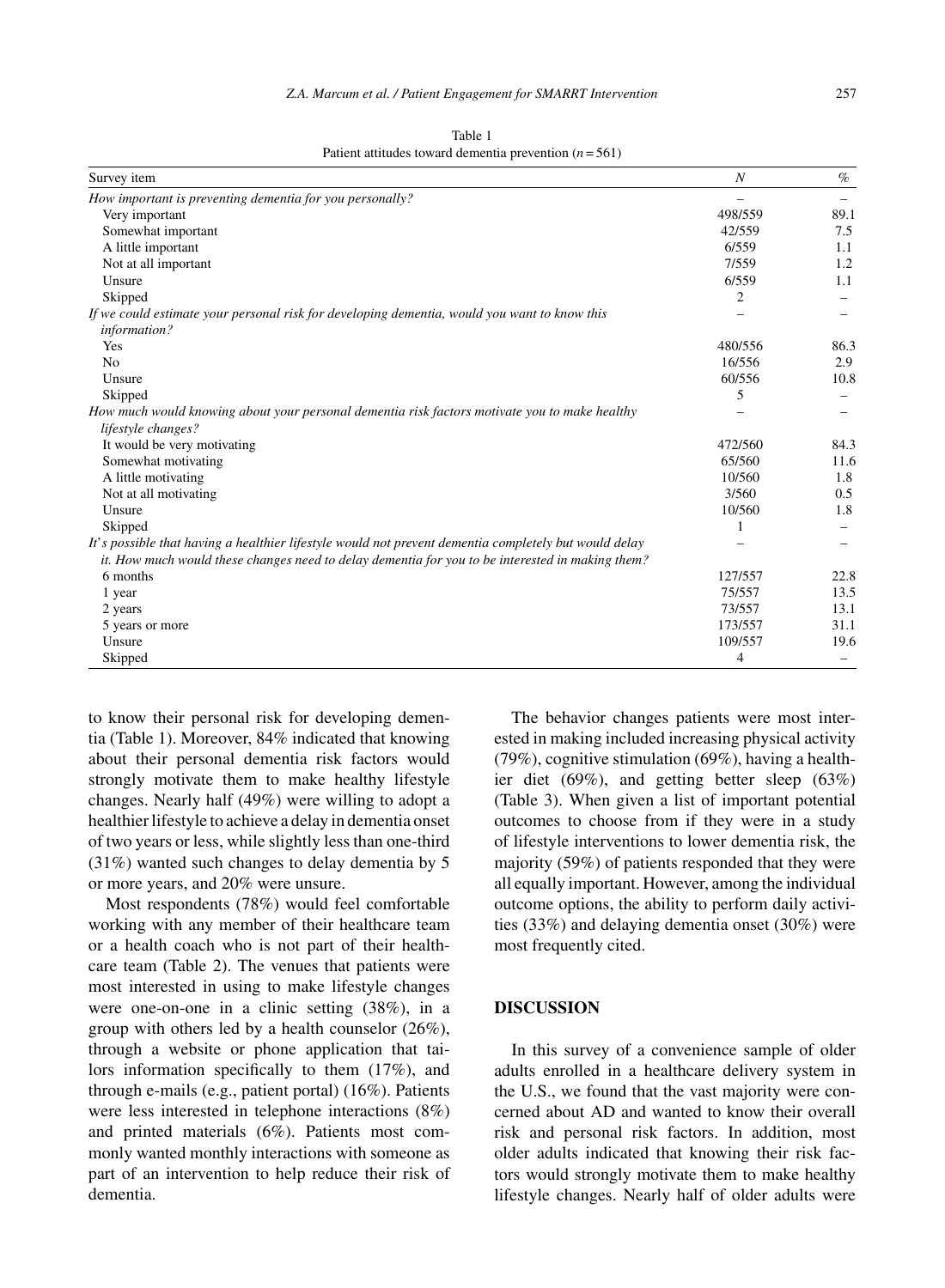| Survey item                                                                                                        | N                        | $\%$ |
|--------------------------------------------------------------------------------------------------------------------|--------------------------|------|
| Who would you feel comfortable working with in changing your lifestyle to reduce your dementia risk?               |                          |      |
| My physician                                                                                                       | 130/551                  | 23.6 |
| Another member of my health team (e.g., nurse)                                                                     | 121/551                  | 22.0 |
| A health coach who is not part of my healthcare team                                                               | 111/551                  | 20.2 |
| Any of the above                                                                                                   | 428/551                  | 77.7 |
| Skipped                                                                                                            | 10                       |      |
| If you were going to work with someone to make lifestyle changes, how would you like to work with that person?*    |                          |      |
| One-on-one in a clinic setting                                                                                     | 166/439                  | 37.8 |
| In a group with others led by a health counselor                                                                   | 117/447                  | 26.2 |
| Through a website or phone application that tailors information specifically to you                                | 75/444                   | 16.9 |
| Through e-mail (such as the patient portal)                                                                        | 74/458                   | 16.2 |
| One-on-one visits in your home                                                                                     | 50/402                   | 12.4 |
| By phone                                                                                                           | 32/417                   | 7.7  |
| Through printed educational materials mailed to you                                                                | 27/419                   | 6.4  |
| Skipped                                                                                                            | 17                       |      |
| How often would you want to interact with someone as part of an intervention to help reduce your risk of dementia? | $\overline{\phantom{0}}$ |      |
| Weekly                                                                                                             | 96/549                   | 17.5 |
| Every other week                                                                                                   | 132/549                  | 20.0 |
| Monthly                                                                                                            | 234/549                  | 42.6 |
| Quarterly                                                                                                          | 87/549                   | 15.9 |
| Skipped                                                                                                            | 12                       |      |

Table 2 Patient attitudes toward dementia prevention intervention: delivery  $(n = 561)$ 

\*Numerator represents the number of respondents who ranked this venue as the method they prefer the most; denominator represents the total number of respondents who gave this response any ranking among the seven options.

| Table 3                                                                                      |
|----------------------------------------------------------------------------------------------|
| Patient attitudes toward dementia prevention intervention: components and outcomes $(n=561)$ |

| Survey item                                                                                           | N       | $\%$ |
|-------------------------------------------------------------------------------------------------------|---------|------|
| Which of these lifestyle changes would you be interested in making if it could reduce your risk of    |         |      |
| developing dementia?                                                                                  |         |      |
| Increasing physical activity                                                                          | 438/556 | 78.8 |
| Brain training games                                                                                  | 386/556 | 69.4 |
| Healthier diet                                                                                        | 385/556 | 69.2 |
| Getting better sleep                                                                                  | 353/556 | 63.5 |
| Stopping medications that could contribute to dementia                                                | 297/556 | 53.4 |
| Being more socially connected                                                                         | 252/556 | 45.3 |
| Improving mood                                                                                        | 242/556 | 43.5 |
| Taking medications to treat chronic illnesses (diabetes, high BP)                                     | 135/556 | 24.3 |
| I don't want/need to change any of these behaviors                                                    | 30/556  | 5.4  |
| Quitting smoking                                                                                      | 26/556  | 4.7  |
| Skipped                                                                                               | 5       |      |
| What outcomes would be the most important to you if you were in a study of lifestyle interventions to |         |      |
| lower your risk of dementia?*                                                                         |         |      |
| All are equally important, cannot rank                                                                | 213/363 | 58.7 |
| Ability to perform daily activities (e.g., driving, managing finances, managing medications, taking   | 112/341 | 32.8 |
| care of your house, etc.)                                                                             |         |      |
| Delaying the onset of dementia                                                                        | 103/341 | 30.2 |
| Better quality of life in general                                                                     | 44/332  | 13.3 |
| Stable or improved memory                                                                             | 42/328  | 12.8 |
| Improved ability to do activities you enjoy                                                           | 11/329  | 3.3  |
| Better control of chronic conditions (diabetes, high BP)                                              | 5/314   | 1.6  |
| Skipped                                                                                               | 21      |      |

\*Numerator represents the number of respondents who ranked this outcome as the one most important to them; denominator represents the total number of respondents who gave this response any ranking among the seven options.

willing to adopt a healthier lifestyle to delay dementia by 2 years or less, although one-third wanted a delay of 5 years or more. We also found that older adults desired face-to-face, one-on-one interac-

tions at least monthly when making healthier lifestyle changes and that the areas they were most interested in targeting to reduce dementia risk included physical activity, cognitive stimulation, nutrition, and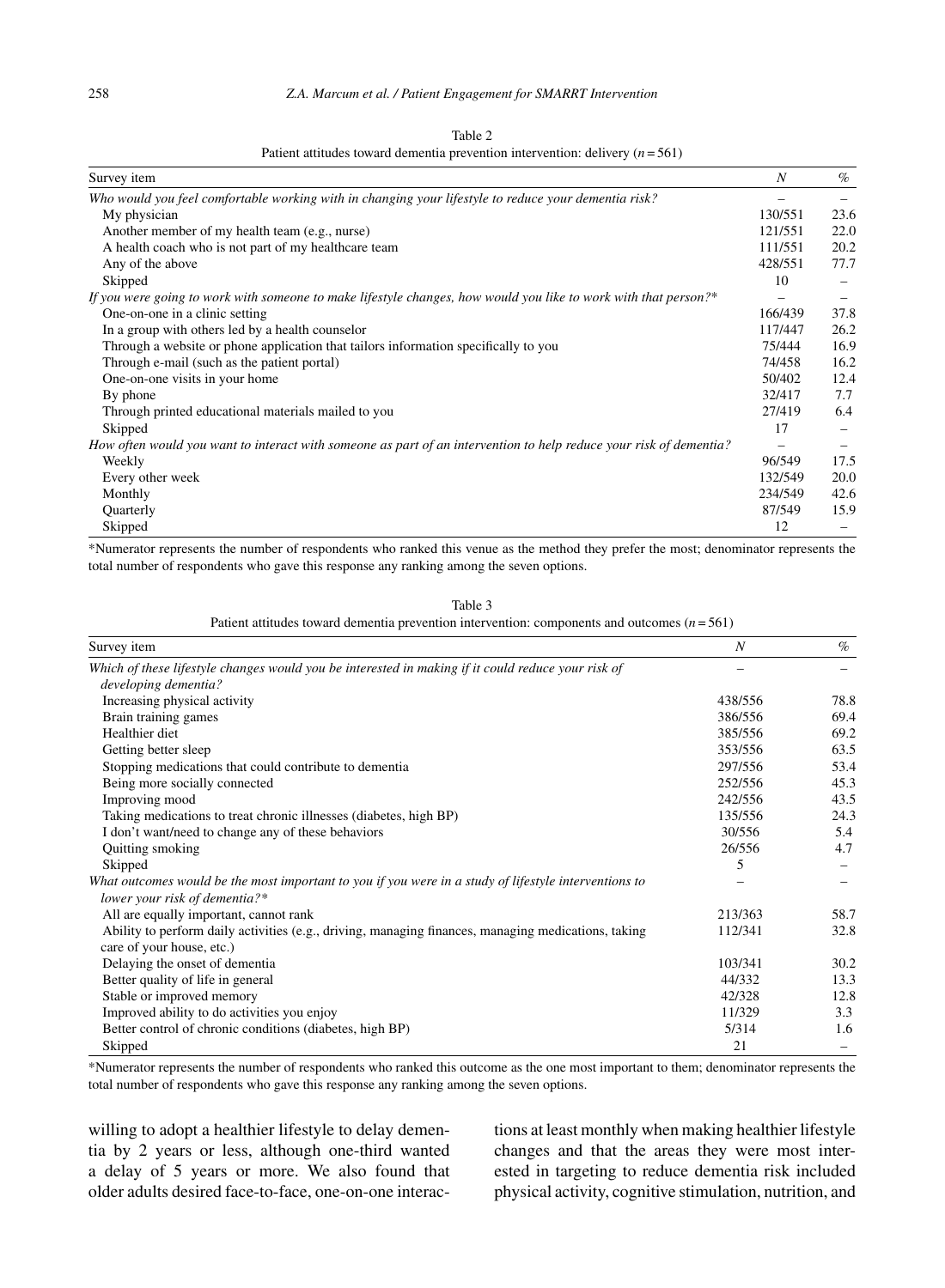sleep. These results provided strong support for our conceptual framework in SMARRT of targeting higher-risk patients with a personalized risk reduction strategy.

The SMARRT protocol has been previously reported [4]. Briefly, the pilot trial has randomized higher-risk older adults to the two-year SMARRT intervention versus health education control. Consistent with the patient survey results, targeted risk factors include increasing physical, mental, and social activities; consuming a neuroprotective diet; and improving sleep. In addition, based on current evidence for dementia prevention [1, 2], the intervention is also aiming for optimally controlling cardiovascular risk factors (hypertension, diabetes), quitting smoking, reducing depressive symptoms, and decreasing use of potentially harmful medications. Survey respondents did not have a strong preference for who they wanted to work with to institute lifestyle changes and were open to having a non-health care team member. Accordingly, the SMARRT intervention team consists of both behavioral interventionists and a nurse care manager. Finally, survey respondents most commonly wanted monthly interactions when making healthier lifestyle changes, which the SMARRT intervention has also adopted.

Multi-domain intervention studies are now being tested around the world. A recent review of completed and prospective multi-domain lifestyle programs aimed at enhancing cognitive reserve and reducing risk of ADRD reported 17 studies, 13 of which are face-to-face and 4 delivered digitally [3]. One of the main barriers to multi-domain intervention studies is adherence to the intervention. For example, the FINGER study reported variable adherence to different intervention components (e.g., >90% for cardiovascular monitoring versus <50% for cognitive training) [3, 5]. More fully understanding the barriers to intervention adherence would seemingly increase the effectiveness of future multi-domain interventions. One approach is to engage patients at an early stage of intervention design [6]. While several studies have reported patient engagement activities in research on people with dementia (and their care partners), little is known about this process for studies of dementia prevention [7]. The extent of patient engagement in trial design will depend on the sample being studied and available resources [8, 9]. In addition, the nature of patient engagement in trial design will vary based on cultural and economic factors of the study setting. Regardless, we encourage

research teams designing dementia prevention trials to engage patients early in the process and to report on key lessons learned.

Our study has several limitations. First, our study population was older patients from a single healthcare system in the U.S., limiting the generalizability of our findings to other populations. However, the primary goal of the survey was to inform intervention design and development for older adults in the same setting. Those planning similar interventions in other parts of the world should consider using patient engagement of their target population to inform trial design. In addition, this was a Web-based survey so potential respondents without access to a computer and the Internet were not represented in these results. Additional work is needed to elicit patient attitudes toward dementia prevention efforts among different cultures and ethnicities and in different geographical locations. Moreover, we could not calculate a precise survey response rate because we were unable to determine how many people opened the electronic newsletter.

#### *Conclusion*

In conclusion, older adults enrolled at a U.S. healthcare delivery system report being very concerned about AD, wanted to know their personal risk factors, and were highly motivated to make healthy lifestyle changes to lower dementia risk. The areas they were most interested in targeting to reduce dementia risk included physical activity, cognitive stimulation, nutrition, and sleep. Dementia risk reduction trials may have better adherence and, ultimately, be more effective if they take patient preferences into consideration.

## **ACKNOWLEDGMENTS**

Z. Marcum is supported by the National Institute on Aging of the National Institutes of Health under Award Number K76AG059929. D. Rosenberg, D. Barnes, K. Yaffe, and E. Larson are supported by the National Institute on Aging of the National Institutes of Health under Award Number 1R01AG057508. This trial has been registered on clinicaltrials.gov

(NCT03683394). The content is solely the responsibility of the authors and does not necessarily represent the official views of the National Institutes of Health.